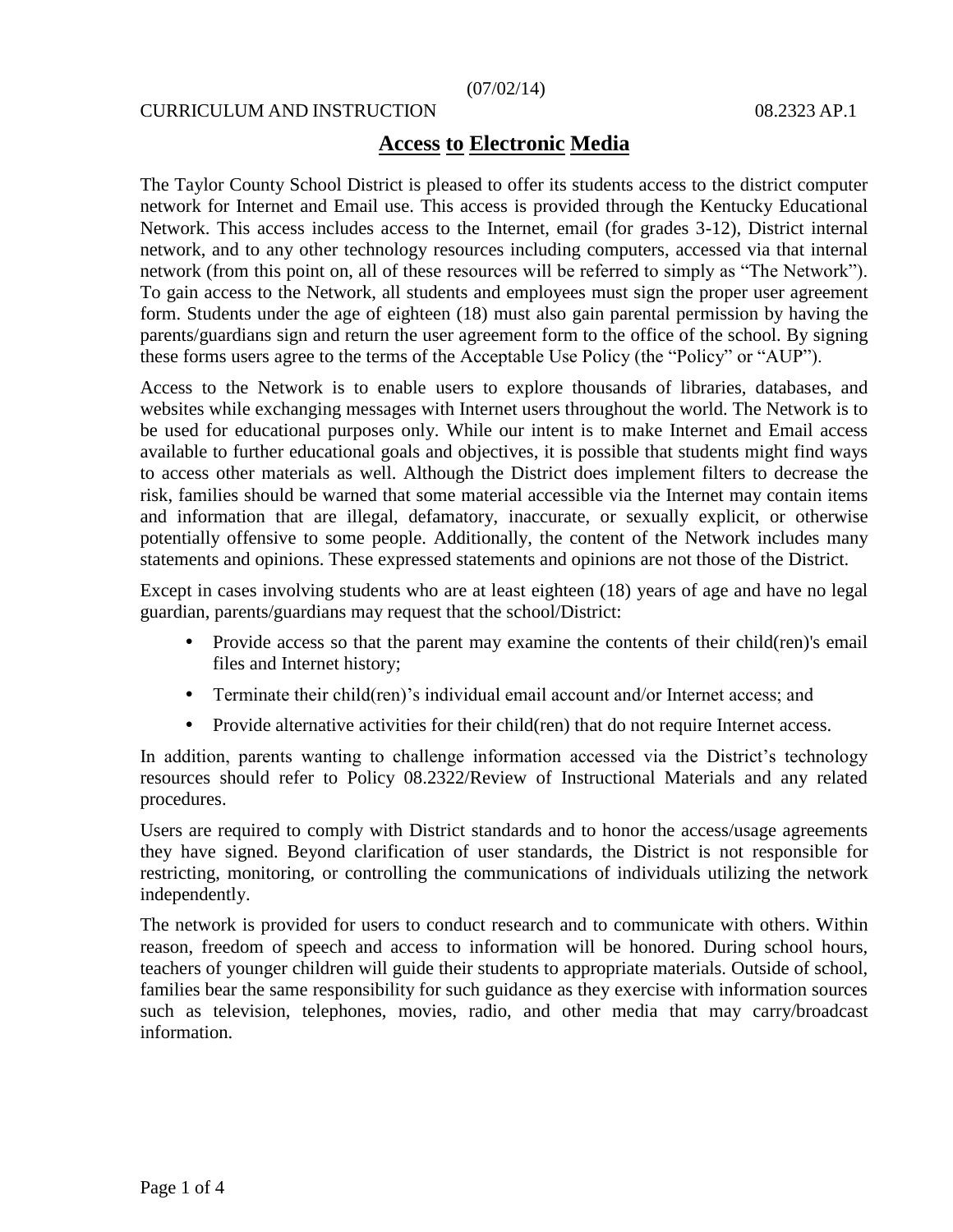## CURRICULUM AND INSTRUCTION 08.2323 AP.1

# **Access to Electronic Media**

Access to the Network is given to users who agree to act in a responsible manner. Access is a privilege—not a right. Access can be revoked for improper usage, and legal or disciplinary actions, if warranted, may be taken.

Network storage areas are treated like school lockers. Administrators may review files and communications to maintain system integrity and insure that users are using the system responsibly. Files stored on District computers or servers are not private. Users should not expect that anything they do on the Network will be private.

### **RULES**

The rules listed below apply to all forms of system usage including but not limited to, Internet access, email, and social networking. Violation of any of the rules below or any part of the District Acceptable Use Policy may result in disciplinary action.

- The use of your account must be in support of education/research and be consistent with the educational objectives of the District.
- You shall not violate State and Federal legal requirements addressing student and employee rights to privacy, including unauthorized disclosure, use and dissemination or personal information.
- You shall not give your password to anyone nor let any individual access the Internet via your account.
- You shall not log on with or use any other person's password or account.
- You shall not post or exchange personally identifiable information (such as your full name, date of birth, address, phone number, financial information, Social Security Number, etc.) on the Network without permission from District personnel.
- You shall not transmit or access obscene, abusive or sexually explicit language.
- You shall not create or share computer viruses.
- You shall not trespass into another person's folder, work or files.
- You shall not copy material from the Internet and represent it as your own. This is commonly known as plagiarism.
- You shall not use the Network for commercial purposes.
- You shall not monopolize the resources of the District Network by such things as running large programs and applications over the network during the day, sending massive amounts of email to other users, downloading high bandwidth files (such as videos or music files) that are not related to educational objectives, or using system resources for games.
- You shall not access, copy or transmit another user's messages without permission. Only send electronic messages using your own name and/or account.
- You shall not break or attempt to break into secure areas of this Network or other computer networks.
- You shall not interfere with, sabotage, or vandalize the computer hardware or software of others, including the District.
- You shall not alter the Network system files for any reason.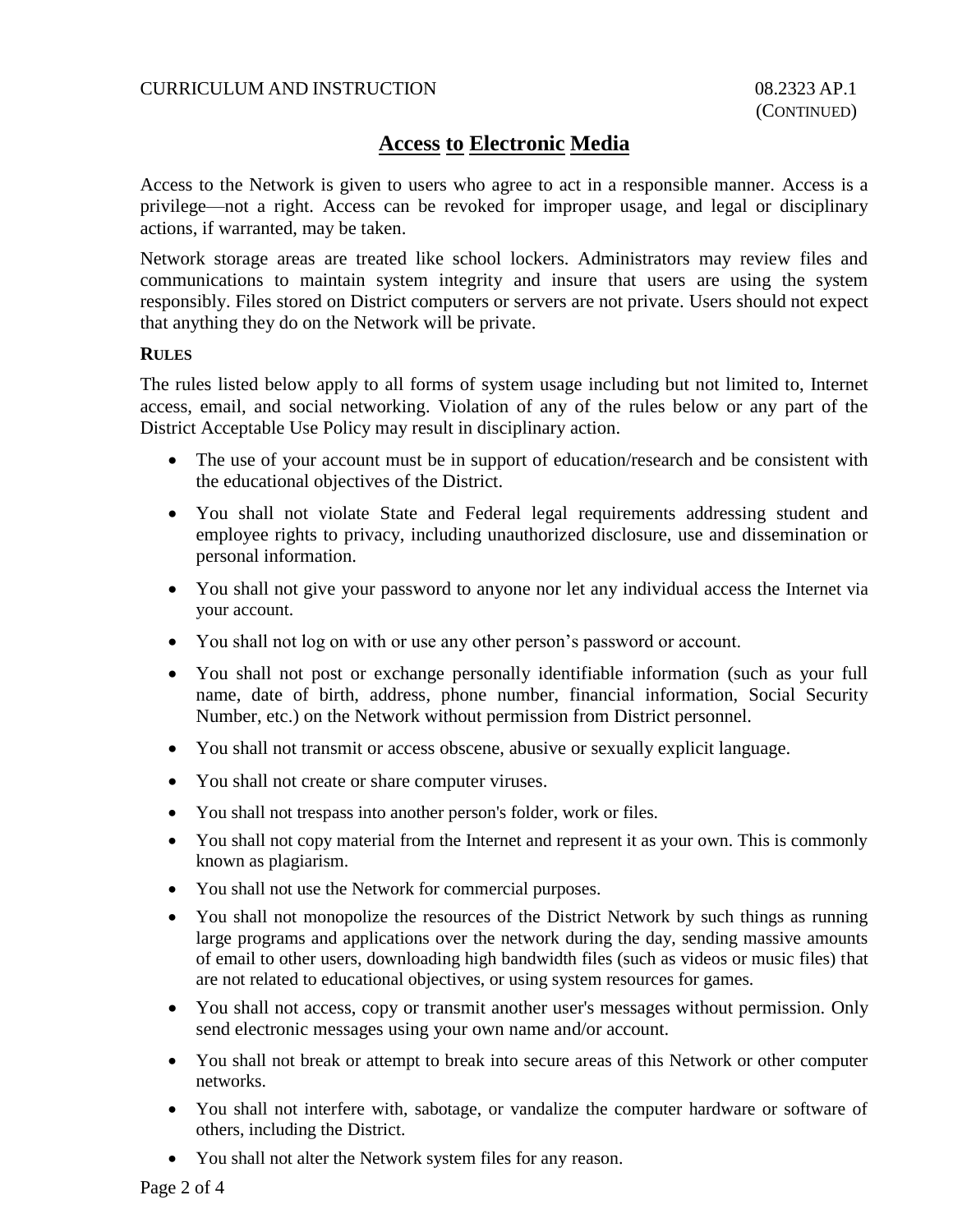## CURRICULUM AND INSTRUCTION 08.2323 AP.1

# **Access to Electronic Media**

### **RULES (CONTINUED)**

- You shall not get software from or put software onto the Network without first obtaining written pre-approval from school personnel.
- You shall not get from or put onto the Network anything that may be considered threatening, lewd, vulgar, or otherwise sexually explicit.
- You shall not violate any copyright or software license.
- You shall not circumvent security measures of the computer or the Network. This includes using a "proxy redirect" website or program to access web pages that have been blocked by the Taylor County technology department.
- You shall not promote any illegal conduct or the use of drugs, alcohol, or tobacco.
- You shall not use the Network to harass any person sexually nor shall you harass or discriminate against any person on the basis of race, color, national origin, religion, gender, age, and disability.
- You shall not send or display offensive messages or pictures, including those that involve: profanity, obscenity or harassing or intimidating communications.
- You shall not post photographs without permission.
- You shall not use technology resources to bully, threaten or attack a staff member or student or to access and/or set up unauthorized blogs and online journals, including but not limited to MySpace.com, FaceBook.com, Xanga.com or Topix.com.
- You shall not damage school computers or other technology equipment.
- As a user of the Network, students should notify an administrator or teacher of any violations of this contract taking place by other users or outside parties. This may be done anonymously.
- A student who does not have a signed AUP on file may **not** share access to the network with another student (e.g. "looking over the shoulder" of another student who is accessing the Internet or working together on an Internet project with a student who has permission).

## **ADDITIONAL RULES AND REGULATIONS MAY BE FOUND IN DISTRICT HANDBOOKS AND/OR OTHER DOCUMENTS. VIOLATIONS OF THESE RULES AND REGULATIONS MAY RESULT IN LOSS OF ACCESS/USAGE AS WELL AS OTHER DISCIPLINARY OR LEGAL ACTION.SOCIAL NETWORKING RULES**

An online social network is a web site with the goal of building a social community of individuals who share a common interest and/or activity. Popular social networking sites and the social networking tools built into the district-supplied email system.

- Social networking sites, may only be accessed if the following three criteria are met: 1) Access to such sites is for educational use and supports the educational objectives of the Taylor County School District. 2) You are directly supervised by a teacher or other staff member who is aware of and approves of your attempt to access such a site. 3) Such sites are **not** blocked by the district technology department.
- Students shall not reveal their name or Personally Identifiable Information to, or establish relationships on the Internet unless a parent or teacher has coordinated the communication.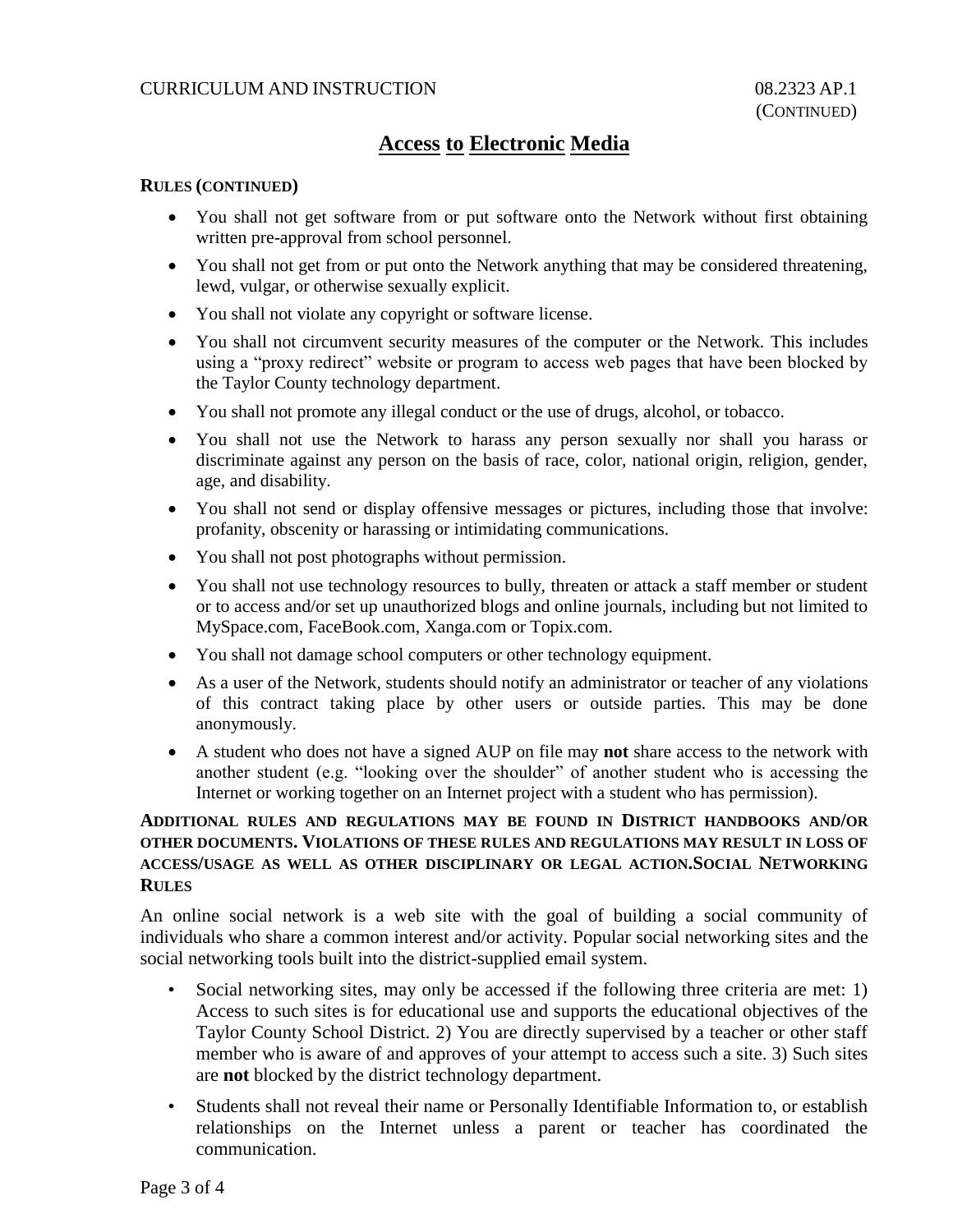## CURRICULUM AND INSTRUCTION 08.2323 AP.1

# **Access to Electronic Media**

### **SOCIAL NETWORKING RULES (CONTINUED)**

- Students who utilize social networking for educational purposes shall be aware of and familiar with privacy options on the social networking site, and shall set those options to limit access to personal information to "friends" only.
- Students and parents shall be aware, however, that privacy options alone can never fully protect personal information. If a student shares personal information with "friends," those friends may share that information with others. With this in mind, students shall carefully consider what information is posted online.
- Photos posted on social networking sites that you are using for educational purposes shall NOT contain other students. Permission, either spoken or in writing, should be granted from any adults before posting their pictures.
- Teachers and other adult staff have been advised NOT to "friend" students on social networking sites using the same account used for personal social networking. Students are given the same advice. Remember that teachers are ethically and legally bound to report any activity in which a student may be breaking the law or may be in danger of hurting him/herself or others.
- As mentioned in the "General Internet RULES" section, you shall not utilize social networking sites to harass or bully others.

### **PERSONALLY-OWNED DEVICES**

Staff and students may use personally-owned devices at school for educational purposes and shall follow the same rules as other users of District electronic resources. Loss of network privileges also applies to personally-owned devices on the school network.

Those who choose to use their personally-owned device (laptop, tablet, iPad, iPod, etc) at school are responsible for the operation and security. Personally owned devices shall NOT be supported by District personnel.

### **RELATED POLICIES AND PROCEDURES:**

08.2322; 09.14